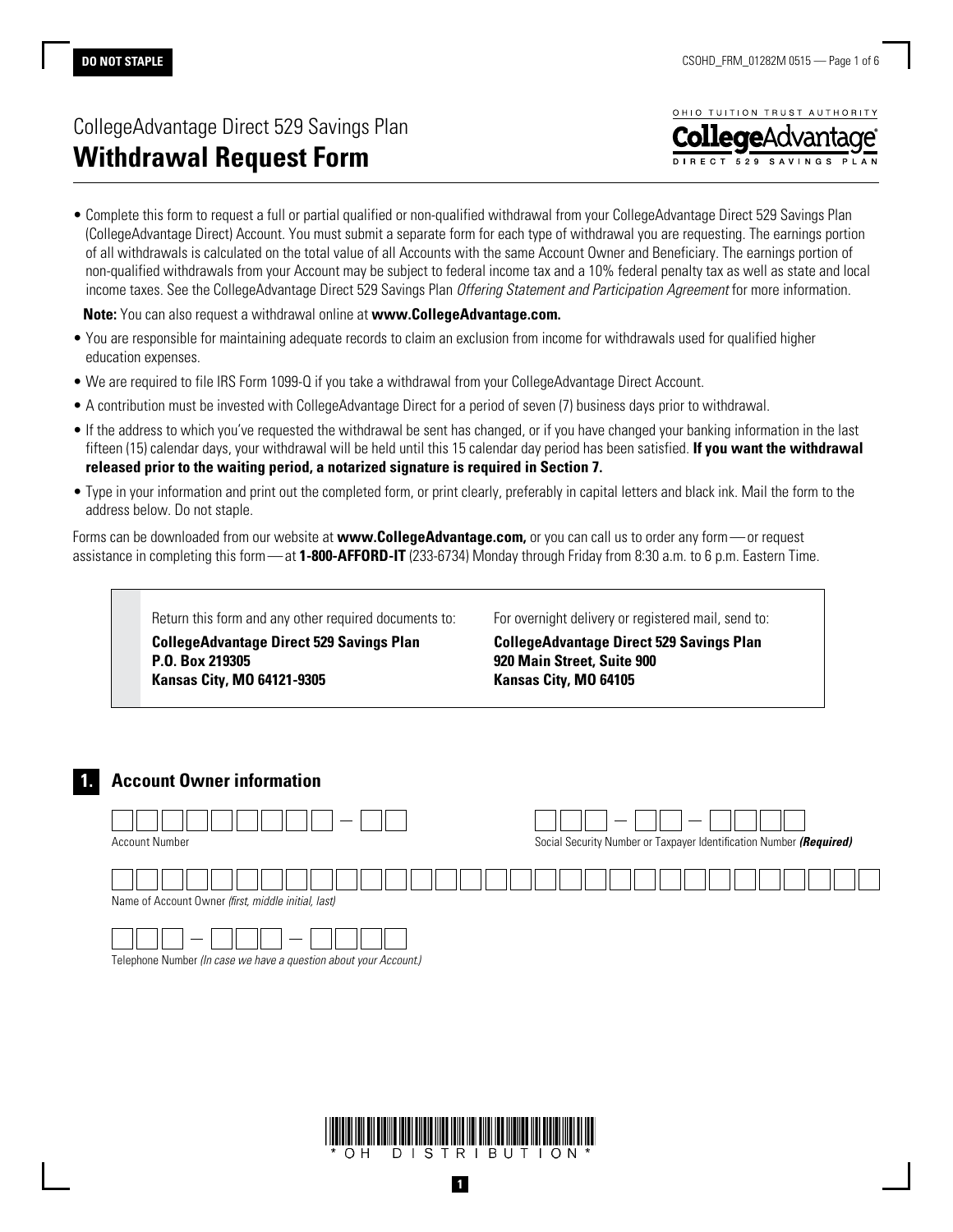# **DO NOT STAPLE**

|    | Beneficiary Social Security Number or Taxpayer Identification Number (Required)                                                                                                                                                                                                                                                                              |
|----|--------------------------------------------------------------------------------------------------------------------------------------------------------------------------------------------------------------------------------------------------------------------------------------------------------------------------------------------------------------|
|    | Reason for withdrawal (Choose only one of the following six options, A through F.)                                                                                                                                                                                                                                                                           |
| А. | <b>Qualified withdrawal to the Account Owner.*</b> My withdrawal will be used to pay for the Beneficiary's Qualified Higher<br>Education Expenses, as defined in the CollegeAdvantage Direct 529 Savings Plan Offering Statement and Participation<br>Agreement. (You will receive a check at your Address of Record unless you designate ACH in Section 5.) |
| B. | <b>Qualified withdrawal to the Beneficiary.*</b> My withdrawal will be used to pay for the Beneficiary's Qualified Higher<br>Education Expenses. (Beneficiary will receive a check at the Address of Record unless you designate ACH or an alternate mailing<br>address in Section 5.)                                                                       |
| C. | Qualified withdrawal to an eligible educational institution.* (Provide the exact school address below.)                                                                                                                                                                                                                                                      |
|    | Name of Eligible Educational Institution (Complete only if the withdrawal is to be sent directly to the school.)                                                                                                                                                                                                                                             |
|    | Department / Office / Contact Name                                                                                                                                                                                                                                                                                                                           |
|    | <b>Beneficiary Student ID Number</b>                                                                                                                                                                                                                                                                                                                         |
|    | <b>Mailing Address</b>                                                                                                                                                                                                                                                                                                                                       |
|    | City<br>State<br>Zip Code                                                                                                                                                                                                                                                                                                                                    |
| D. | Indirect Rollover. I will invest my withdrawal in another qualified 529 plan within the next 60 days. (You will receive a check<br>at your Address of Record.)                                                                                                                                                                                               |
| E. | Non-qualified withdrawal to the Account Owner.** My withdrawal will not be used to pay for the Beneficiary's Qualified                                                                                                                                                                                                                                       |

 <sup>\*</sup> The IRS and the Ohio Department of Taxation may require you to prove that your withdrawal is for Qualified Higher Education Expenses. Consult the IRS or your tax advisor for current documentation requirements.

<sup>\*\*</sup> The earnings portion of a non-qualified withdrawal is subject to federal income tax, and may be subject to a 10% federal penalty tax, as well as state and local income taxes and recapture of any State of Ohio tax deduction previously claimed. Contact your tax advisor about how to report a non-qualified withdrawal.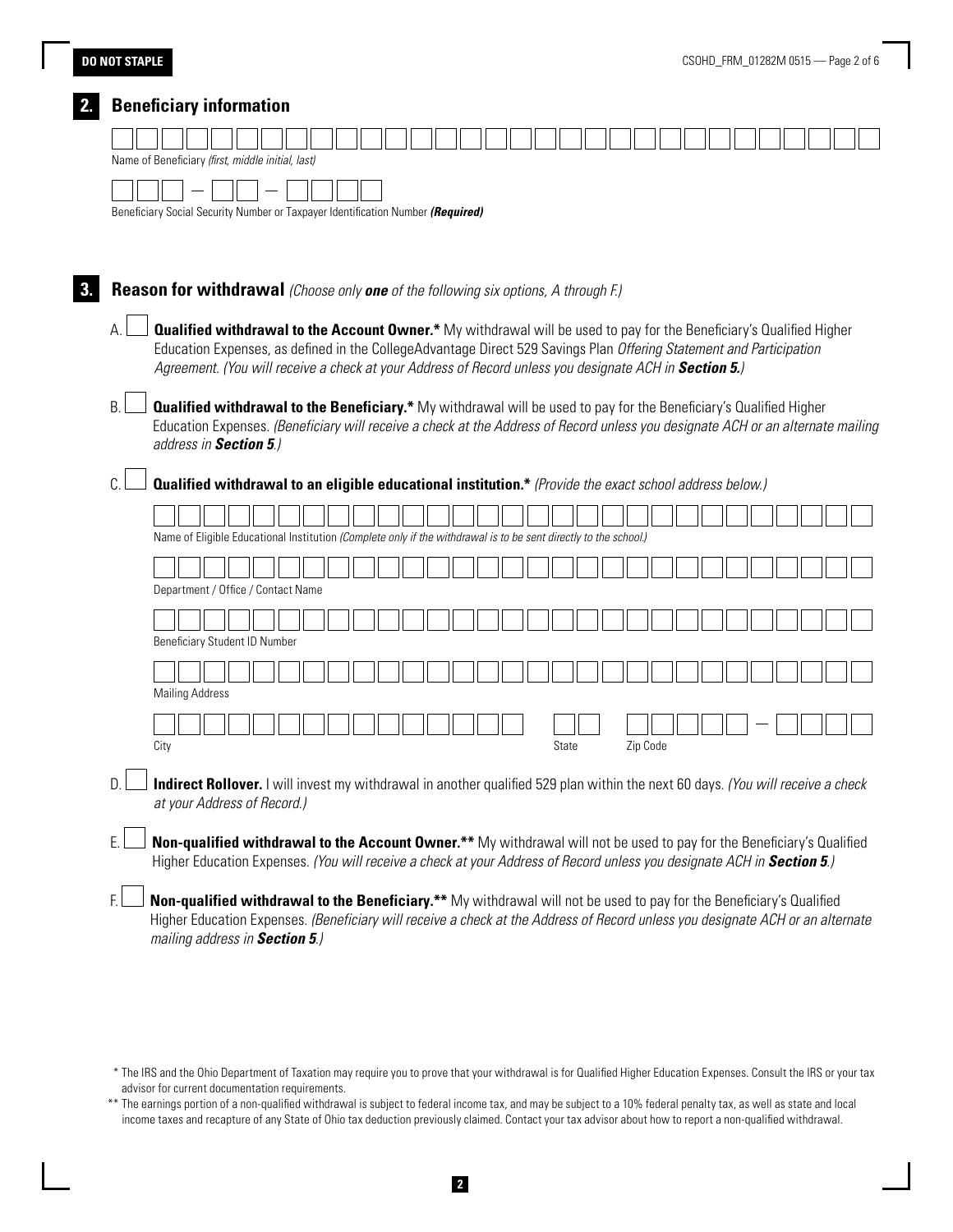# **DO NOT STAPLE**



# D. **CD Liquidation.** *(Complete only if you are liquidating a CD prior to maturity.)*

**Note:** CDs are automatically redeemed at maturity and the redemption value of the CD is put into a Fifth Third 529 Savings Account, which was established for you when the CD was opened. Early redemption penalty: If you redeem a 3- to 11- month CD before at least half the stated term is over, or a 12- to 144-month CD before at least a third of the term is over, you may lose all interest accrued and possibly part of your principal. Call us at **1-800-AFFORD-IT** (233-6734) if you do not know the maturity date of your CD. If you do not request 100% of the proceeds, the remaining balance will be put in your Fifth Third 529 Savings Account.

|                              | <b>Dollar amount</b>   | 0R | <b>Total balance</b>   |  |
|------------------------------|------------------------|----|------------------------|--|
| <b>CD Certificate Number</b> | (For partial amounts.) |    | (Check if applicable.) |  |
|                              |                        |    |                        |  |
|                              |                        |    |                        |  |

# **Since you are requesting a withdrawal from a 529 CD that has not yet matured, we need your instructions as to how to proceed.**

## **Process with early redemption penalty.**

**Hold and process at maturity.** Maturity date must be within 30 days of the Ohio Tuition Trust Authority's receipt of this form and cannot cross calendar years (i.e. withdrawal request received December 20, maturity date January 4). If the maturity date is more than 30 days away or maturity date occurs in the next calendar year, CD will be liquidated upon receipt of this form, and any applicable early redemption penalty will be applied to the redemption.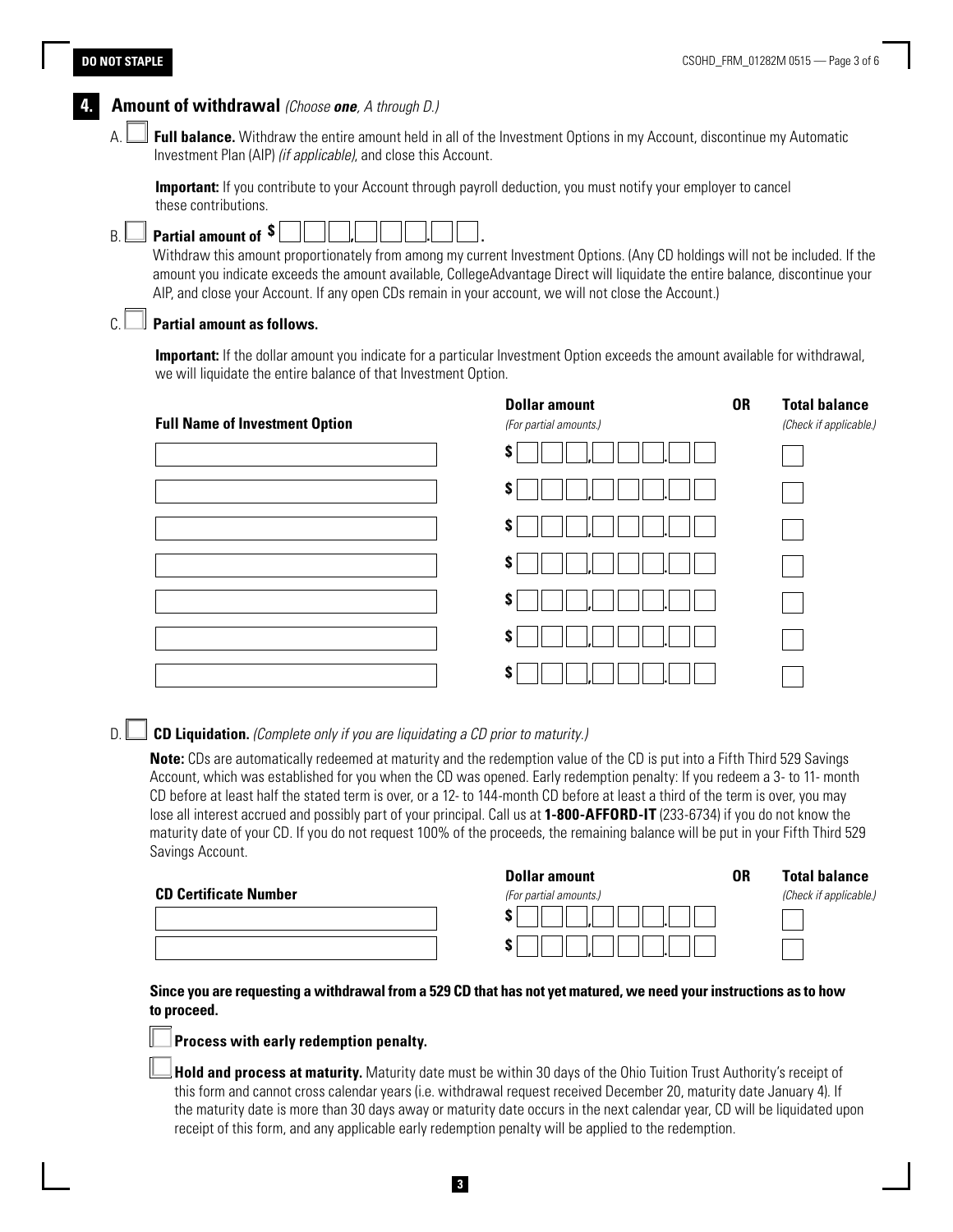#### **DO NOT STAPLE**



**5. Delivery Method** *(Choose only one of the following.)*

A. **First-class mail.** Check will be mailed via USPS.

B. **Priority delivery.** Not available for P.O. boxes or non-street addresses.

#### **A transaction charge of \$15 will be applied to your Account.**

Your distribution check should be received within three (3) business days of the execution of your trade date (no Saturday or holiday delivery).

# C. **By Automated Clearing House (ACH) to Bank Account of Account Owner or Beneficiary.**

**Important:** Electronic payment by ACH is available only if you already have established this service for your Account. It may take two (2) to five (5) business days for the proceeds of the withdrawal to transmit to your bank account. **If the service has not been established for at least fifteen (15) calendar days, your withdrawal will require the Account Owner's notarized signature in Section 7.** To establish ACH bank services now, fill out the information below:

**Bank information.** ACH can only be made through accounts held by a U.S. bank, savings and loan association, or credit union that is a member of the Automated Clearing House (ACH) network. Money market mutual funds and cash management accounts offered through non-bank financial companies cannot be used.

**Important:** By signing this form, you agree and confirm that your ACH transactions will not involve a bank or other financial services company, including any branch or office thereof, located outside the territorial jurisdiction of the United States.



*Note: The routing number is usually located on the bottom left corner of your checks. You can also ask your bank for the routing number.*

# D. **Account Owner or Beneficiary Alternate Mailing Address.** The Account Owner's notarized signature in **Section 7** is required for this option.

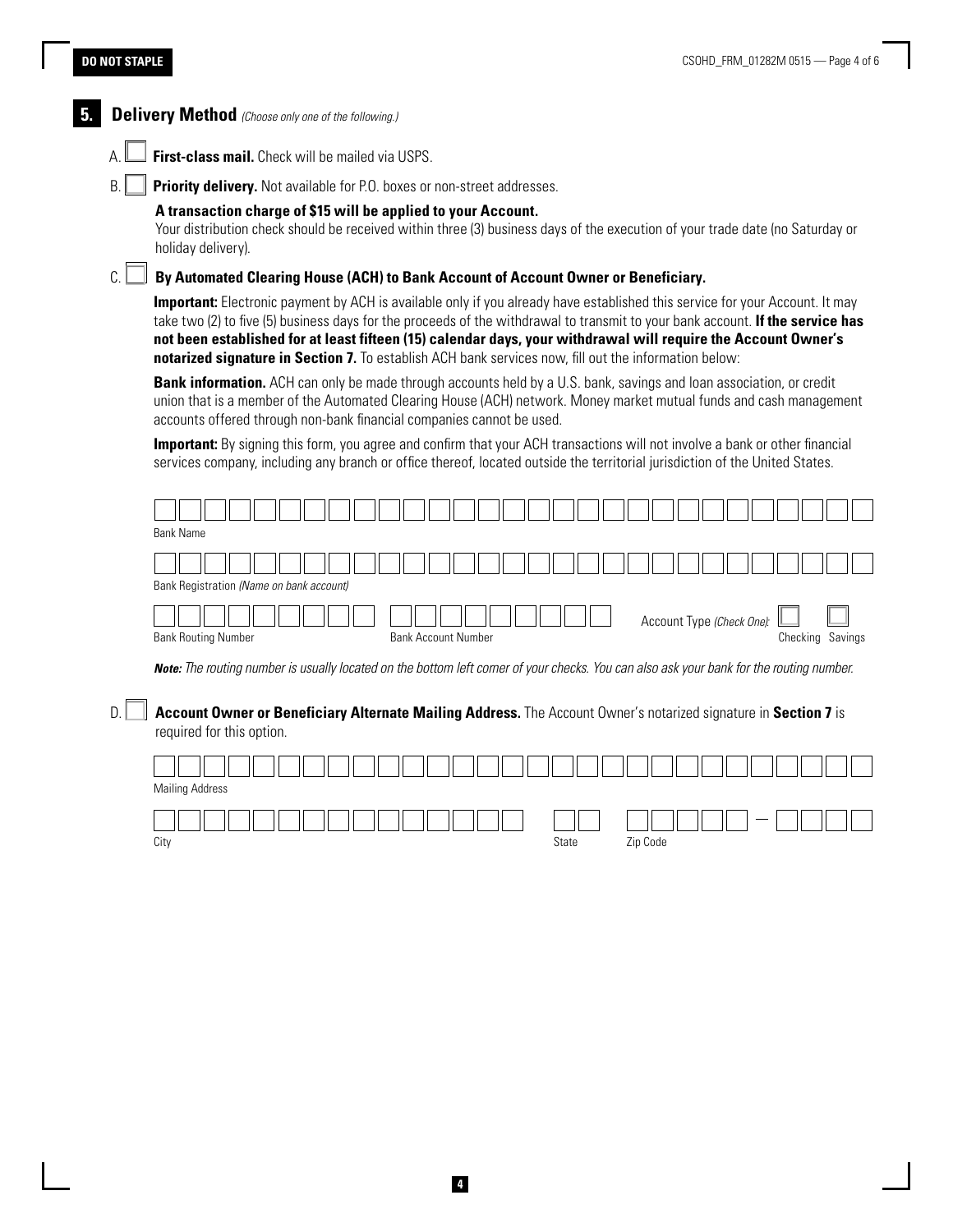# **6. Signature—YOU MUST SIGN BELOW**

I request the withdrawal indicated herein. The Ohio Tuition Trust Authority is entitled to rely on this request and is released from any and all claims I may have or hereafter have with respect to the withdrawal. I understand that either the Account Owner or Beneficiary, as applicable, will be responsible for reporting any withdrawals on their applicable tax return for the year of withdrawal and I understand that the amount withdrawn may be reported to my financial aid office. I understand that the amount withdrawn should be reported to my financial aid office. I certify the information provided herein is true and accurate, and complies with the terms and conditions of the CollegeAdvantage Direct *Offering Statement and Participation Agreement*. I further certify that both my Social Security Number and that of the Beneficiary set forth in **Sections 1** and **2** are true, correct, and complete and that the numbers are our Taxpayer Identification Numbers (TIN).



Signature of Account Owner



(continued on next page.)